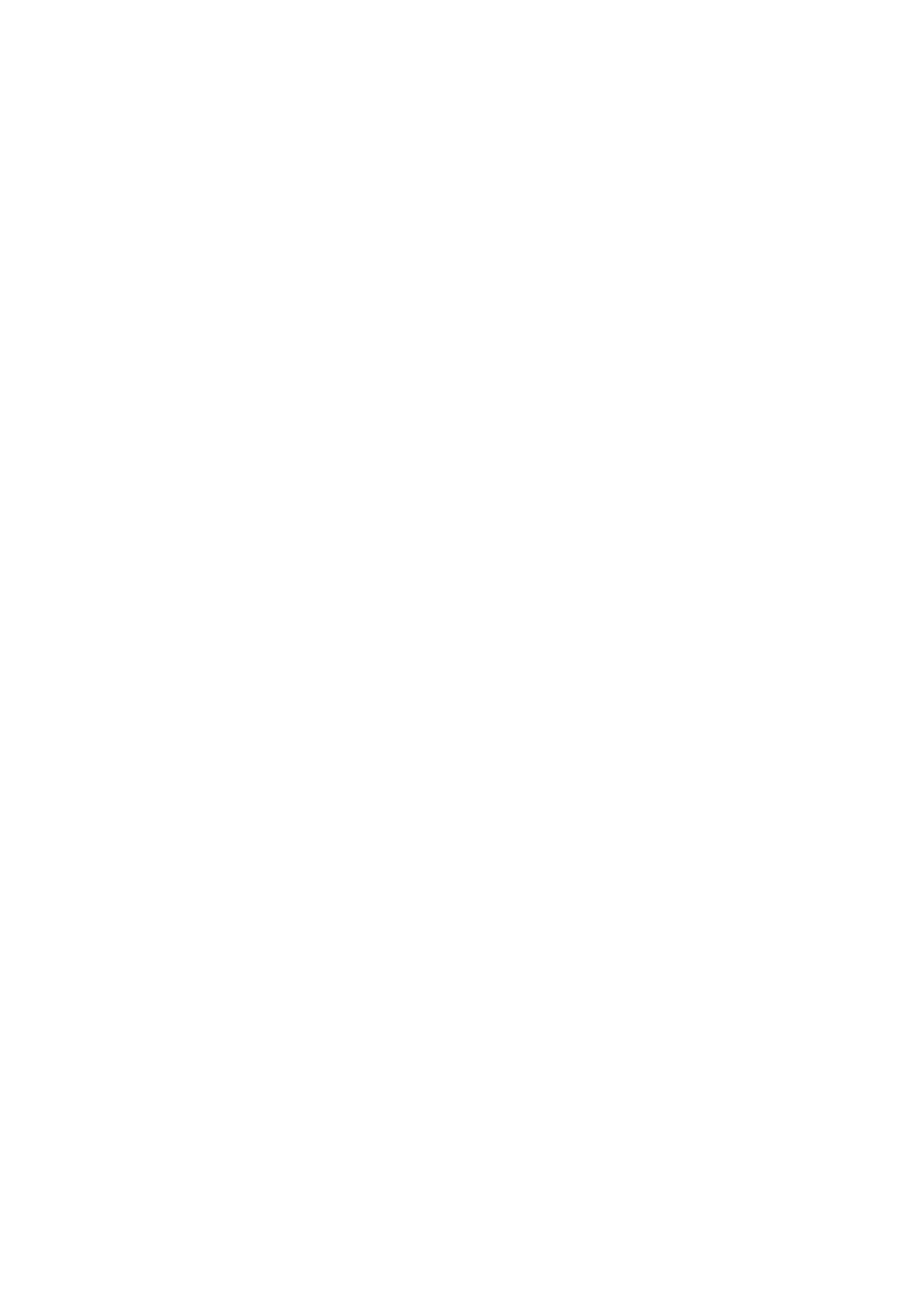**When online, it is important to remember that while you are communicating via a screen, you are still part of a community full of human beings with varying opinions and feelings. Read on to get an idea of your responsibility as blogger and how to respect the blogging etiquette.**

## **Contents**

**1. Enabling Notifications for Student Blogs Created in Learn**

If you require this document in an alternative format, such as large print, please email [is.skills@ed.ac.uk.](mailto:is.skills@ed.ac.uk)

Copyright © IS 2014

Permission is granted to any individual or institution to use, copy or redistribute this document whole or in part, so long as it is not sold for profit and provided that the above copyright notice and this permission notice appear in all copies.

Where any part of this document is included in another document, due acknowledgement is required.